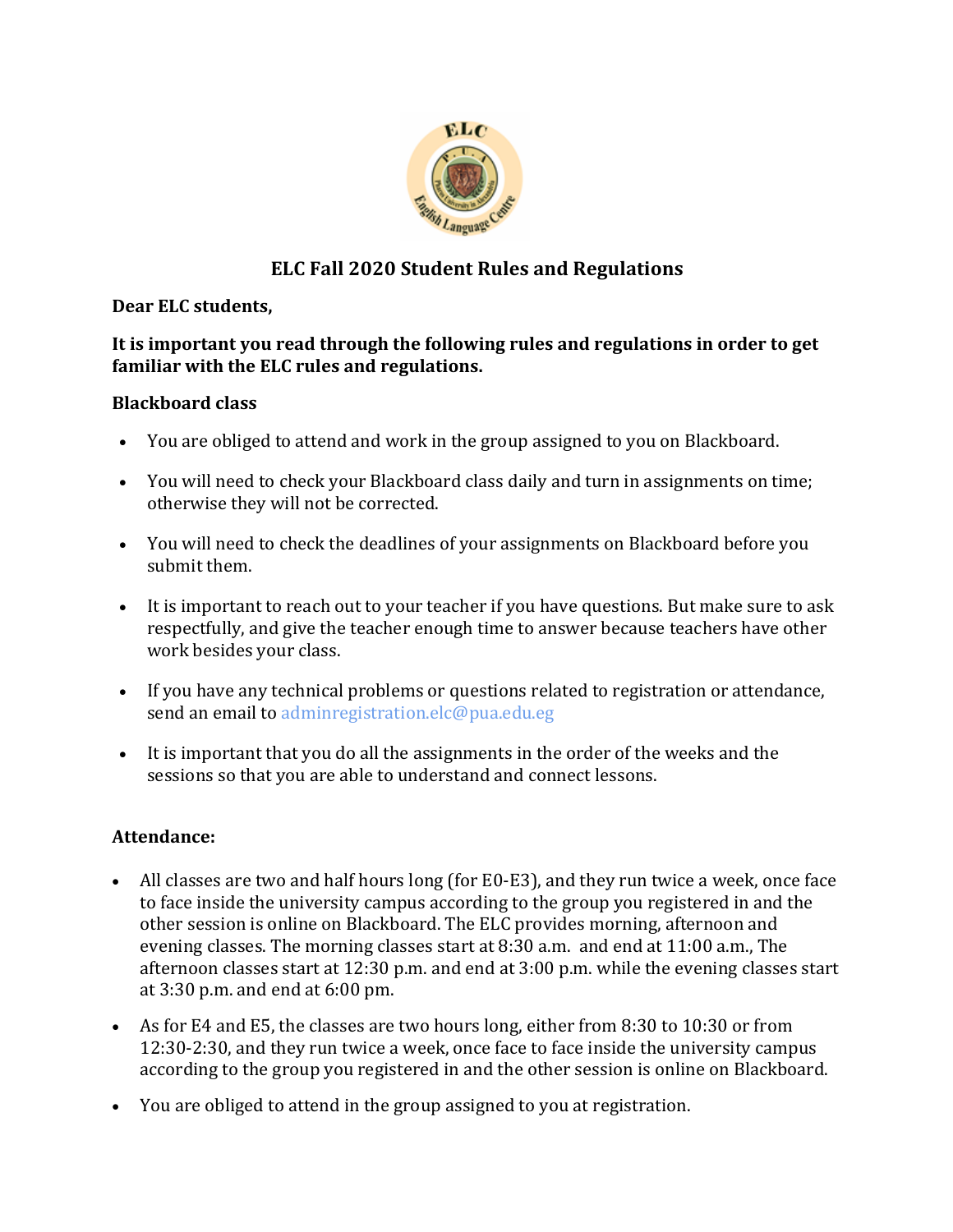- It is important that you hear your name called by your instructor at the beginning of each class, and that you answer "Present" in a clear and loud voice so that your instructor can mark you as 'present'. The same applies when the Student Affairs Representative comes to class to call your name once again. In case you do not reply, you will be considered absent for this class.
	- A first warning will be issued when you are absent for 3 classes.
	- A second warning will be issued if you are absent for 6 classes.
	- A denial (DN) will be issued if your absence exceeds 6 classes, i.e. 7 classes and above.
- It is important for you to check the ELC bulletin board for important announcements. The bulletin board is located on the first floor of the Social Studies and Humanities Building (Building D) where the ELC is located. Warnings will also be posted regularly on the ELC section of Pharos University website or power campus.
- If you come to class without a course-book and/or a workbook, you will be considered absent.

### **Punctuality:**

- You are expected to be in class on time (i.e. at 8:30 a.m. for the morning classes, 12:30 a.m. for the afternoon ones or 3:30 for the evening classes)
- If you come between 15 to 30 minutes late (8: 46-9:00 in the morning sessions, 12:46 to 1:00 in the afternoon sessions, or 3:46 to 4:00 for the evening sessions), You will be counted half absent. Bear in mind that every 2 half absences count as ONE class absence.
- If you come to class after 30 minutes (9:01 in the morning sessions, 1:01, in the afternoon sessions or 4:01 for the evening sessions), you will be counted absent. You will have the choice to stay or to leave the class after being informed that you are counted absent.

### **Excuses:**

- If you leave the class before an hour and a half of the lecture, you will be counted completely absent. If you leave the class after an hour and a half of the lecture, you will be counted as half absent.
- If you are a graduating student or repeating the course at a later term than your fellow students, you will need to coordinate your class schedule with the Director of the ELC. You will not be allowed early leaves unless it is an emergency. All emergency leaves need to be approved by the Director of the ELC.
- You will be excused for your absence only in case of sending an appeal with a medical excuse from the University Clinic. All medical excuses should be presented directly after your return to the University doctor.